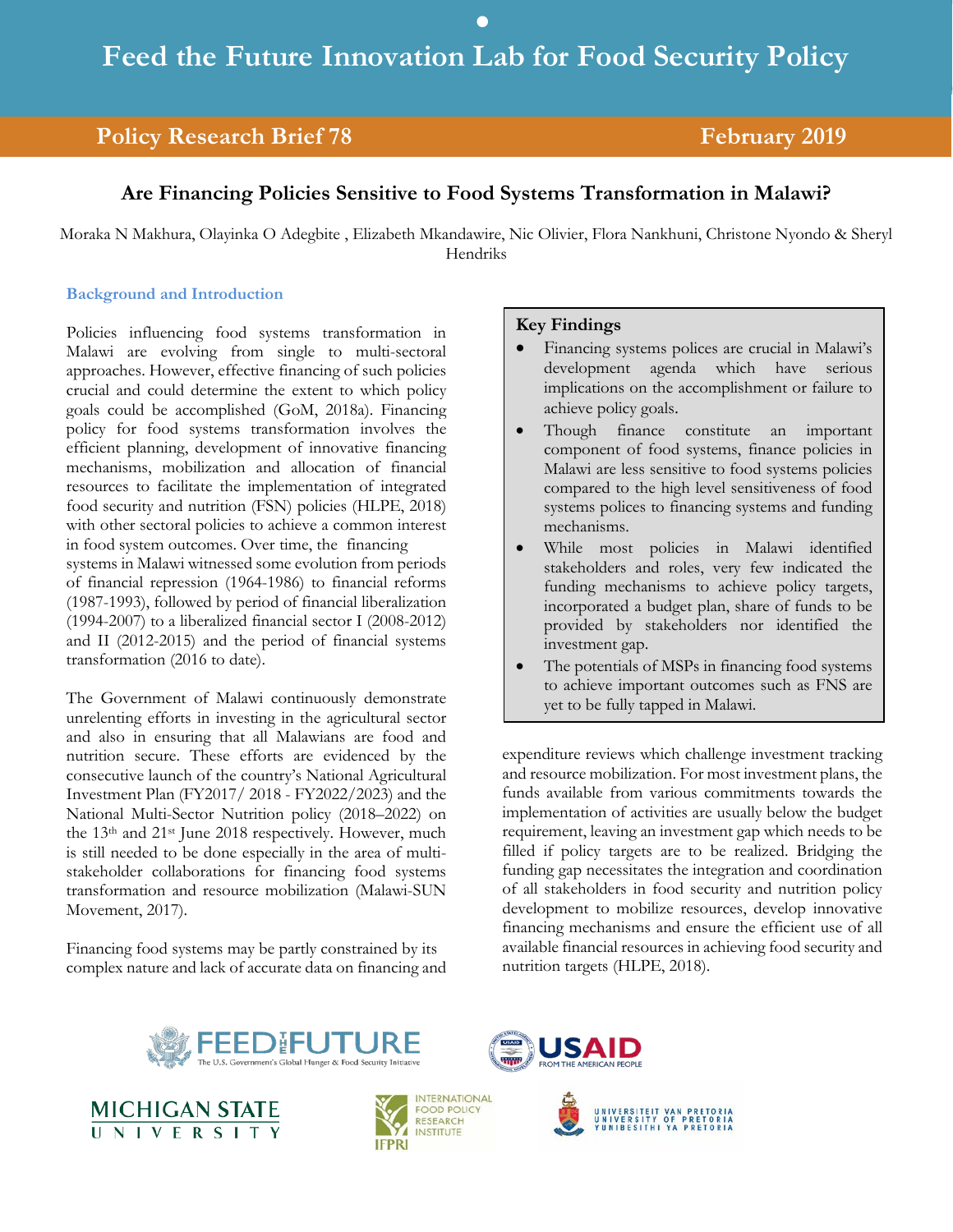The Agriculture Sector Wide Approach (ASWAp) was the country's initial investment framework to coordinate, harmonise and better align the financing modalities between the government and donors. The ASWAp was replaced by the National Agricultural Investment Plan  $(2017/18$  to  $2022/23)$  which aimed to align the financing implications of the National Agricultural Policy (2016- 2020) and the Malawi Growth and Development Strategy III (2017 – 2022) in order to build on the successes and failures of ASWAp (GoM, 2018b). While multistakeholder partnership to finance NAIP were identified at an estimated cost of US\$3.219 billion, a funding gap of 10-24% of the total cost was envisaged. Similarly, a total cost of MWK110, 137, 095, 511 or US\$150, 872, 733 was estimated for implementing the country's recently launched National Multi-Sector Nutrition Strategy (2018– 2022). The strategy aimed at operationalizing Malawi's nutrition policy.

#### **Purpose and Method of Analysis**

The purpose of this brief was to understand how well the financing of policies ensure the transformation of food systems in Malawi to achieve FSN. The study assessed the sensitivity of financing policies to food systems in Malawi and vice versa, the patterns emerging from current policies and financing issues in food systems were identified. The study examined the inter-linkages of current financing systems policies to food systems and how current food systems policies are also sensitive to the financing systems in Malawi.

The selection of policy materials was based on the most recently formulated policies (from 2016 to date) and those closely associated with financing and food systems. The level of sensitivity was assessed using qualitative methods. Policies were ranked as high (green), medium (yellow) and low (red). Four key policy materials were examined under the financing systems policies. These included:

- 1. National Strategy for Financial Inclusion NSFI  $(2016 - 2020)$
- 2. The Financial Sector Development Strategy II (2017- 2021)
- 3. Long term Finance Policy (2016)
- 4. Draft Strategic Plan Commercial Agriculture Support Services (CASS) (2018-2023)

Similarly, while four set of policy materials were investigated under the food systems were also grouped additional policy materials were investigated under the

land policy and reform category to determine the sensitivity of land policies to financing systems in Malawi given various ongoing reforms. While the existing land policy had lapsed in 2002, Malawi has witnessed significant policy reforms in land laws which include the 2016 Land Bill, amongst others (Nankhuni, 2017). Therefore, the policies materials investigated in this part of the assessment included:

- 1. National Agricultural Investment Plan (FY 2017/18-2022/23)
- 2. National Multi-Sectoral Nutrition Strategic Plan (2018 -2020)
- 3. National Seed Policy (2018)
- 4. Land policy and reforms: National Land Resources Management Policy and Strategy 2000; Land Policy, 2002; Land Bill, 2016 and the 2nd Land symposium report.

**Sensitivity of financing Systems Policies to Food systems** 

Results (Table 1) indicated most of the financing systems policy documents have a low sensitivity to food systems transformation. With regards achieving food security and nutrition outcomes. Most policies have broad economic development objectives, without a specific linkage to food systems. However, the Financial Sector Development Strategy II (2017 – 2021) was ranked medium because it highlighted the need for multi-stakeholder partnerships (MSPs) investments in food systems by addressing land tenure systems. These systems are important for food supply chains (production). Furthermore, there is need for increased collaboration of the financial sector with other development sectors. On the other hand, the Draft Strategic Plan Commercial Agriculture Support Services (CASS) (2018-2023) was ranked high because the policy document incorporated financing for the components of food systems. The plan also aimed at enhancing small and medium-scale farmers' access to finance for agricultural commercialization. This consideration increases sensitivity of financial systems to food systems.

#### **Sensitivity of Food Systems Policies to Financing Systems**

The majority of the food systems policies investigated indicated a high level sensitivity to financing systems. The only exception was land policies and reforms which had a low sensitivity to financing systems (Table 1).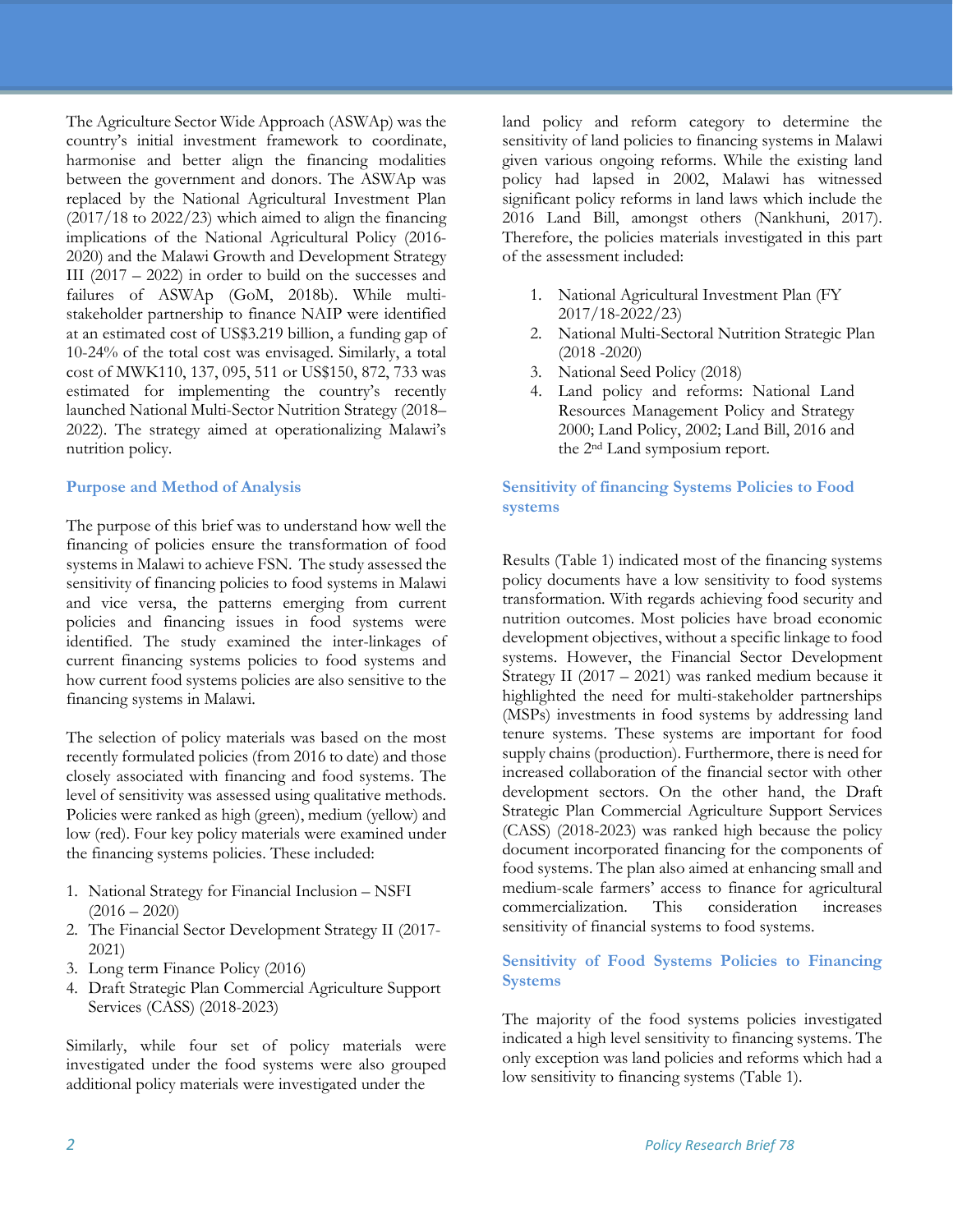| Key<br>High<br>Medium<br>Low                                           | <b>Sensitiveness to Food Systems</b><br>Socioeconomic<br>$\bullet$ .<br><b>Outcomes</b><br>Food<br>Security<br>$\bullet$ .<br>and<br><b>Nutrition Outcomes</b><br><b>Environmental Outcomes</b><br>$\bullet$ .                                                                                                                                                                               | Key<br>High<br>Medium<br>Low                                                     | <b>Sensitiveness to Financing Systems</b><br>Funding mechanism/ finance<br>$\bullet$ .<br>innovation<br><b>Resource mobilization</b><br>Cost of activities or budget plan<br>$\bullet$ .<br>Financing monitoring<br>and<br>$\bullet$ .<br>evaluation plan                                                                                                                                                                                                                                                                                                              |
|------------------------------------------------------------------------|----------------------------------------------------------------------------------------------------------------------------------------------------------------------------------------------------------------------------------------------------------------------------------------------------------------------------------------------------------------------------------------------|----------------------------------------------------------------------------------|------------------------------------------------------------------------------------------------------------------------------------------------------------------------------------------------------------------------------------------------------------------------------------------------------------------------------------------------------------------------------------------------------------------------------------------------------------------------------------------------------------------------------------------------------------------------|
| <b>Financing Systems Policies</b>                                      |                                                                                                                                                                                                                                                                                                                                                                                              | <b>Systems Policies</b><br>Food                                                  |                                                                                                                                                                                                                                                                                                                                                                                                                                                                                                                                                                        |
| 1. National<br>Strategy for<br>Financial Inclusion (2016 -<br>$2020$ ) | General economic & human capital<br>Welfare<br>(reduce<br>development,<br>poverty Macroeconomic volatility and<br>price shocks, general development of<br>innovative financing services                                                                                                                                                                                                      | 1. National<br>Agricultural<br>Investment<br>Plan<br>(FY2017/2018 - FY2022/2023) | Builds on the funding mechanism of<br>ASWAP, The cost of NAIP was estimated<br>at USD 3.219 billion expected to<br>be<br>financed<br>$\mathbf{b}$<br>the Government,<br>the<br>development partners and the private sector<br>(under PPP arrangements). Estimation of a<br>funding gap of USD 330-780 million, or 10-<br>24% of the total cost was indicated. To<br>effectively monitor the NAIP, a robust<br>Monitoring and Evaluation framework will<br>be implemented.                                                                                              |
| 2. Long Term Finance Policy<br>(2016)                                  | Sustainable economic growth, general<br>provision of an enabling policy &<br>institutional<br>environment (Public<br>Private Partnerships) for funding long<br>term investments to expand the<br>economy, stabilization (monetary &<br>fiscal) environment, facilitate the<br>promotion of a broad range of long<br>term financing instruments without a<br>specific mention of food systems | National Multi-Sector<br>2.<br>Nutrition Strategic Plan (2018 -<br>2020)         | Estimated the funds needed to implement<br>nutrition activities (110 137 095 511 MK or<br>US\$150 872 733) and the funding allocated<br>to implement activities (Budget analysis).<br>Ministry of<br>The<br>finance,<br>economic planning& development<br>responsible<br>be<br>will<br>for<br>mobilization<br>resources from<br>of<br>development<br>government<br>and<br>partners and private sectors for nutrition<br>The<br>interventions,<br>monitoring and<br>Evaluation will<br>guided by the<br>be<br>Evaluation<br>National<br>Monitoring<br>and<br>Framework. |

# **Table 1: Inter-linkages between Current Financing Systems Policies and Food Systems Policies in Malawi**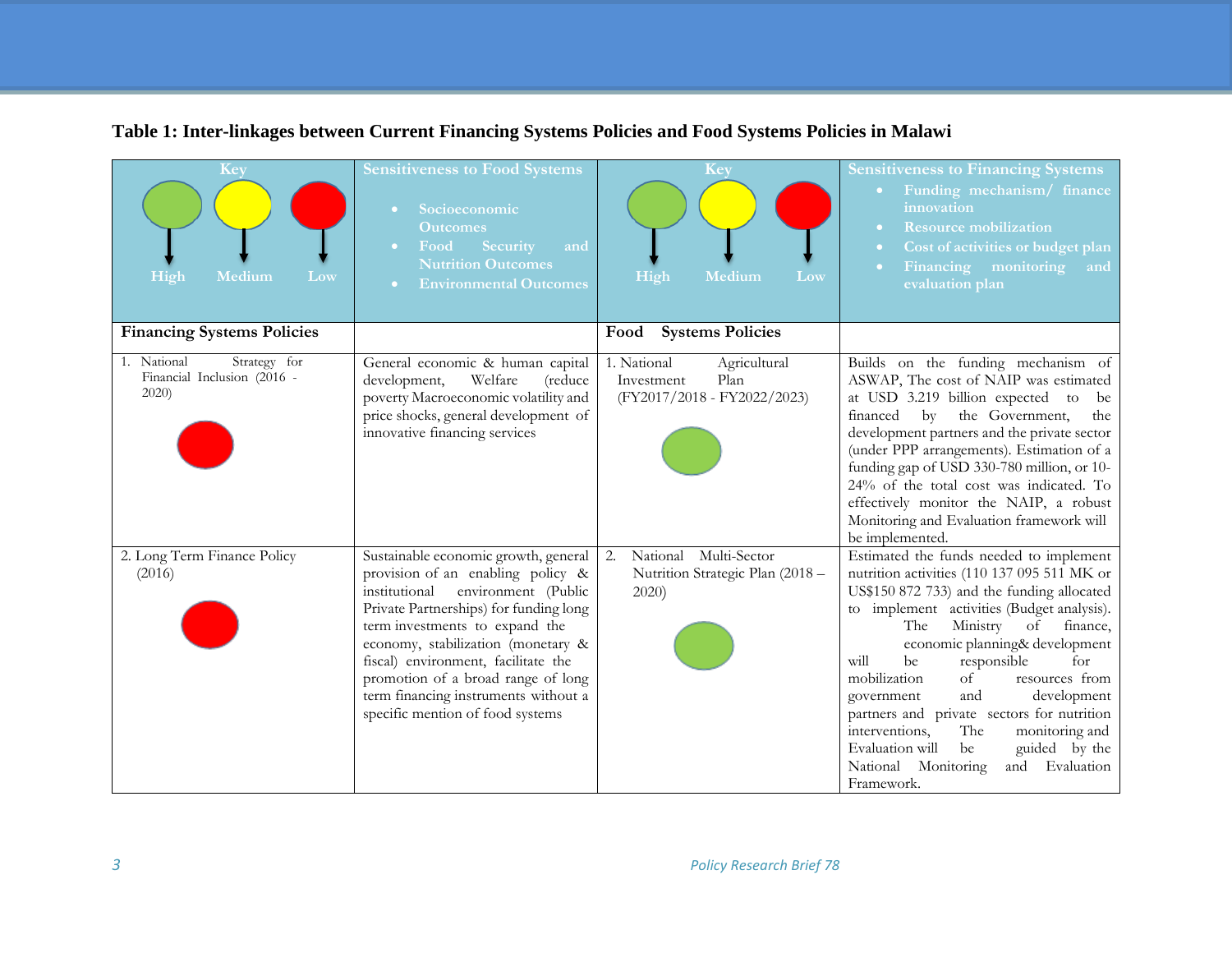| 3. Financial Sector Development<br>Strategy II (2017 - 2021)                 | Promoting Public-Private Partnership<br>(PPP) investments, expansion of<br>inclusive<br>finance<br>and product<br>diversification, Insurance penetration<br>stability<br>and coverage,<br>of<br>policies affecting<br>macroeconomic<br>financial systems development, land<br>tenure systems,<br>increased<br>participation of the<br>financial<br>systems in other<br>development<br>sectors, Consumer<br>awareness &<br>education | 3. National Seed Policy (2018)                                                                                                                             | There was no costing of funds needed to<br>implement the activities or budget analysis<br>of the funds allocated to implement<br>activities. However, the need for financial<br>support was mentioned under the roles of<br>development<br>the<br>partners<br>&<br>international agencies in Institutional<br>arrangements. While policy had a M&E<br>plan to be used in tracking policy<br>implementation, evaluations would be<br>based on whether policy implementation<br>succeeded in making the intended impact<br>or not. There was no specific indication on<br>the M&E of financing activities but policy<br>identified the need to establish a fund to<br>finance the operations of the National Seed<br>Commission (NSC). |
|------------------------------------------------------------------------------|-------------------------------------------------------------------------------------------------------------------------------------------------------------------------------------------------------------------------------------------------------------------------------------------------------------------------------------------------------------------------------------------------------------------------------------|------------------------------------------------------------------------------------------------------------------------------------------------------------|--------------------------------------------------------------------------------------------------------------------------------------------------------------------------------------------------------------------------------------------------------------------------------------------------------------------------------------------------------------------------------------------------------------------------------------------------------------------------------------------------------------------------------------------------------------------------------------------------------------------------------------------------------------------------------------------------------------------------------------|
| 4. Draft Strategic Plan<br>Commercial Support Services<br>(CASS) (2018-2023) | Focused on food supply chains,<br>enabling<br>financing<br>create<br>an<br>for development,<br>environment<br>gender, enhanced coordination of<br>MSPs, contribute towards food<br>for accelerated economic<br>security<br>poverty reduction,<br>growth<br>and<br>commercial<br>of<br>promotion<br>market accessibility and<br>farming,<br>trade, adoption of technologies,<br>fund raising & resource mobilization.                | 4. Land Policies and reforms<br>(National Land Policy (2002); The<br>Land Bill (2016) and the 2 <sup>nd</sup> Malawi<br>Land symposium (Nankhumi,<br>2017) | Both old land policy and new reforms still<br>lack a clear cut strategy on the financing of<br>land transactions and investments, most<br>especially in enhancing food systems<br>transformation.                                                                                                                                                                                                                                                                                                                                                                                                                                                                                                                                    |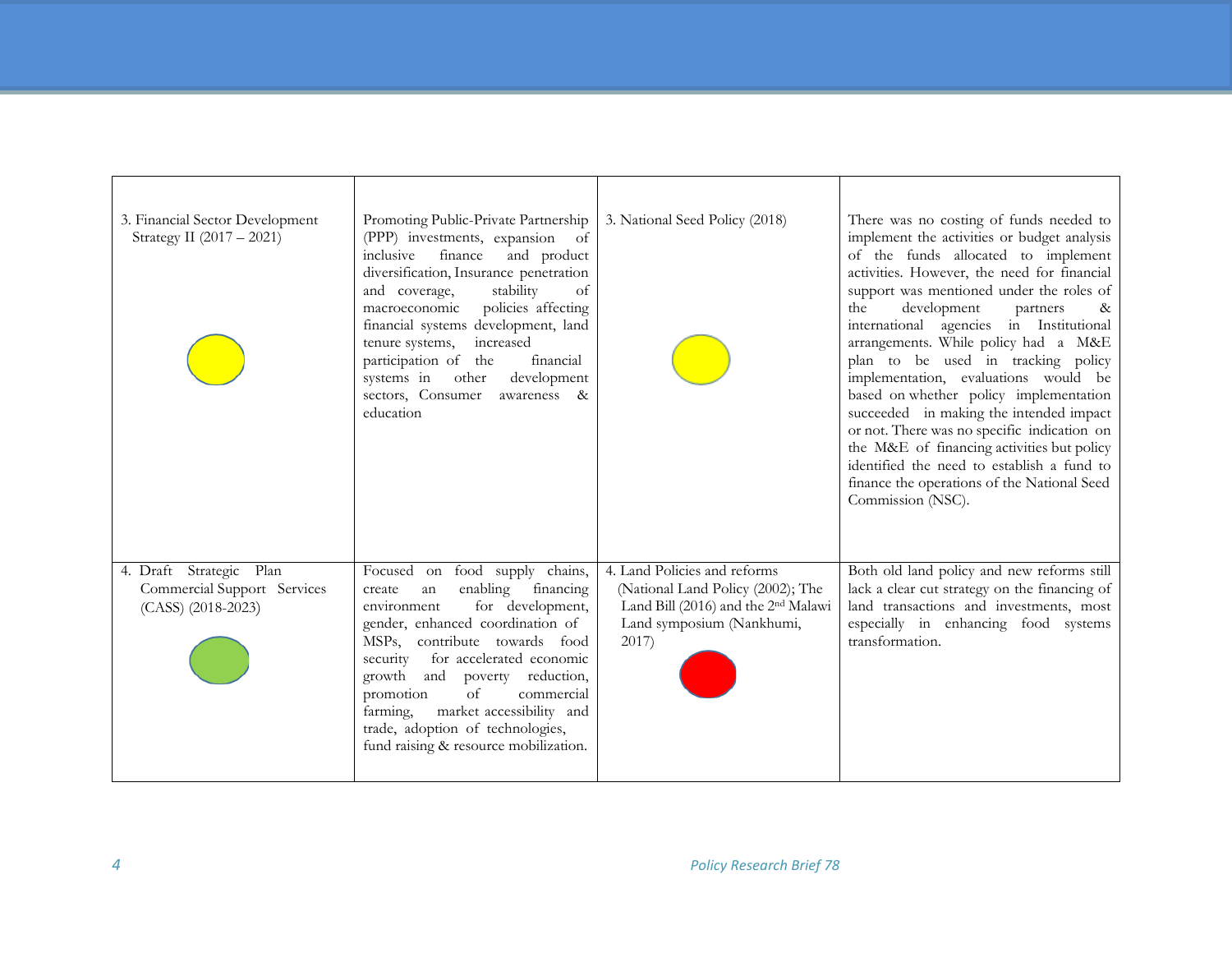An earlier mapping analysis revealed the Land Policy (2002) had no linkage with financing food systems nor a clear funding mechanism for land investments in transforming food systems. Findings from the Land Bill and the 2nd Land Symposium in Malawi indicated that the new land policy reforms in Malawi still lack a clear strategy on the financing of land transactions and investments, especially in enhancing food systems transformation. Generally, the results imply that food systems policies in Malawi were more sensitive to financing systems while financing systems policies were less sensitive to food systems. These results necessitate the need for financing system to incorporate food system issues such that financing gaps are identified and addressed.

#### **Patterns emerging from current food security and or nutrition and finance policies: Coherence or Divergence?**

This section investigated the patterns emerging from current food security and or nutrition and finance policies in terms of convergence or divergence. Seventeen (17) current policy documents were investigated. These include:

- 1. National Multi-Sector Nutrition Policy  $(2018 - 2020)$
- 2. Draft Agriculture Sector Food and Nutrition Strategy (2016)
- 3. National Agricultural Policy (2016 2020)
- 4. National Irrigation Policy (2016)
- 5. National Seed Policy (2018)
- 6. National Climate Change Management Policy (2016)
- 7. The Malawi Growth and Development Strategy III (2017 – 2022).
- 8. National Trade Policy (2016)
- 9. Health Sector Strategic Plan II (2017 2022)
- 10. Malawi National Social Support Programme II (MNSSP II) 2018 – 2023
- 11. National Charcoal Strategy (2017 -2027)
- 12. National Agricultural Investment Plan (FY2017/ 2018 - FY2022/2023).
- 13. Financial Sector Development Strategy II (2017- 2021)
- 14. National Strategy for Financial Inclusion NSFI II (2016 - 2020)
- 15. Long term Finance Policy (2016)
- 16. Farmer Organization Development Strategy (FODS?s) Draft (2018)
- 17. Draft Strategic Plan Commercial Agriculture Support Services (CASS) (2018-2023)

Out of the current policy documents investigated, 47% had food security and or nutrition directly included as part of the policy objectives while 94% had finance/investments. The results imply that financing issues are crucial in Malawi's development agenda and have serious implications for achieving policy goals. Furthermore, results indicated 47% of the policy materials addressed both FSN and finance (47%) while 47% also addressed either FSN or finance. Only 6% addressed neither FSN nor finance. The result indicated that most policies with FSN as an objective also included finance or investments whereas the reverse is not the case.

#### **Financing Issues in Food Systems Policies**

The results indicated that while 40% of the investigated policies identified the need for multistakeholder partnerships (MSPs) to finance policies, only 37% specified how to finance the policy implementation or indicated the funding mechanism to achieve policy targets. Furthermore, only 22% of the policies incorporated a budget plan for financing policy and the share of funds to be provided by stakeholders. While very few policies?, such as NAIP (FY 2017/18-2022/23), accounted for the funds available from commitment, only 8% identified the investment gap. Although MSPs are not synonymous with multi-sectoral policy approaches, mobilization of resources to finance food systems is one of the major roles played by MSPs (HLPE, 2018). The results suggest the potential of MSPs in financing food systems to achieve FSN are yet to be exploited.

On the other hand, having budget plan that is widely disseminated among all stakeholders to support the innovative financing of food systems and investments is necessary to prevent incurring higher expenditures now and in the future (USAID, 2014). Furthermore, information from FSN budget and expenditure analysis could help in the harmonization of nutrition targets and resources across sectors, advocate for increased FSN funding and also help to monitor the management of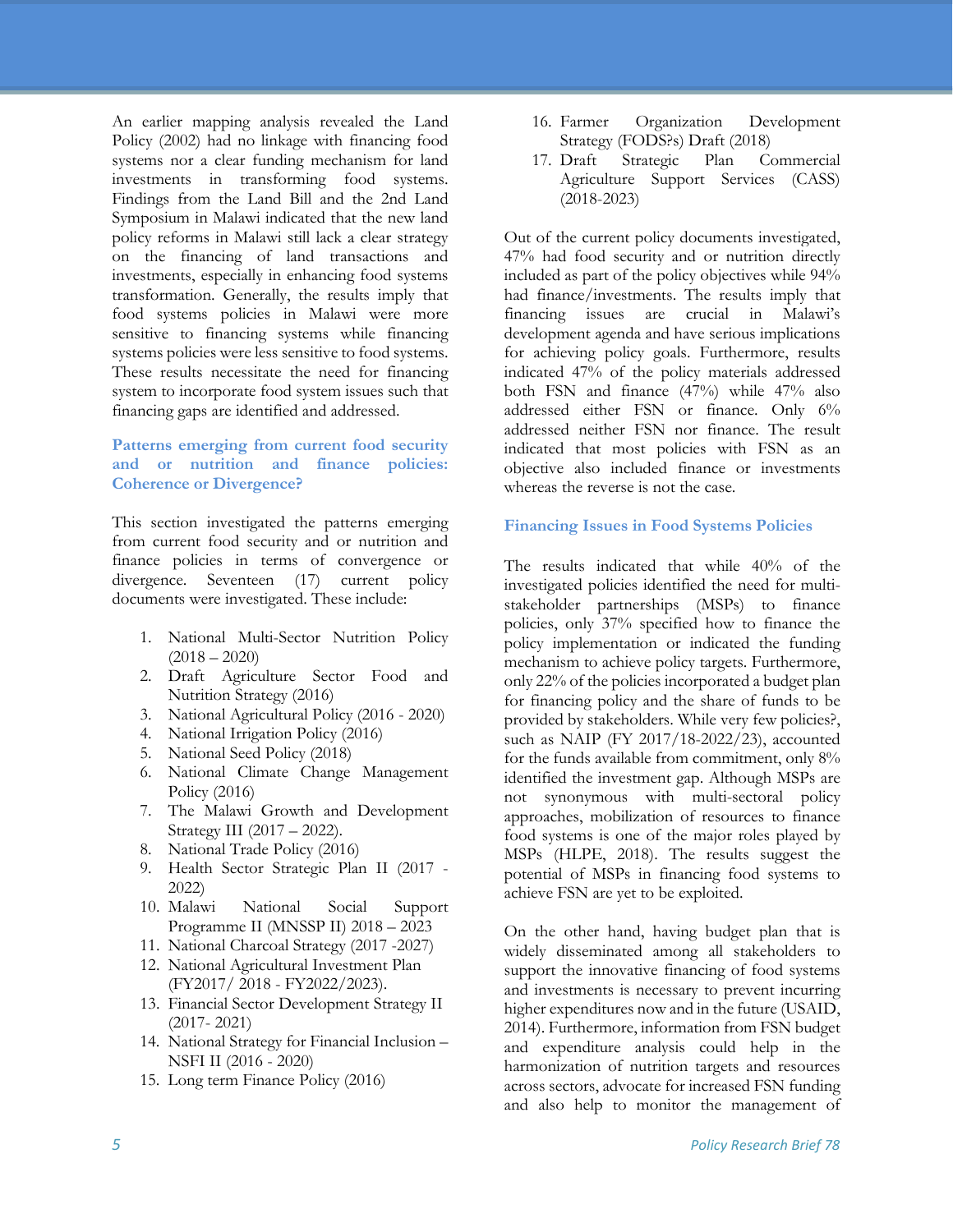financial resources in policy implementation (SPRING, 2018).

Inadequate food security and nutrition financing constitute one of the greatest challenges to achieving important food systems outcomes. This is worsened by the lack of adequate data on nutrition financing which otherwise is crucial for the tracking of nutrition financial support (Pomeroy-Stevens, 2015). Such tracking processes include:

- 1. Costing a national nutrition plan to provide estimates of the required funding for implementation of activities;
- 2. Analyzing budgets to provide insights on funds
- allocated funds to implement activities;<br>Evaluating expenditures to in 3. Evaluating expenditures to increase accountability on the share of funds spent and
- 4. Tracking of nutrition expenditures to reveal whether funds were spent for intended purposes or diverted.

Despite various efforts aimed at food systems development, addressing financing issues in Malawi is particularly important because of the country's heavy dependence on donor aids (Chirwa and Dorward, 2013). Sometimes divergent interest arise because the government may occasionally over finance some policies at the expense of others, or donors may terminate financial support when policy interests are not aligned. Furthermore funds may be mismanaged. Withdrawal of donor aid, implies truncating the flow of financial support for FSN which forces the government to manage whatever funds are available in implementing activities.

While Malawi joined the New Alliance for Food Security and Nutrition in 2013, the focus was on enhancing private investments in FSN based on public-private partnerships.

In subsequent years, Malawi witnessed an evolution of various policy reforms geared towards ensuring a food and nutrition secured population. However, effective approaches to financing food systems extend beyond public-private partnerships and include the civil society (non-state actors and nonprofit NGOs) (HLPE, 2018). Financing policies could influence other policies and serve as a major determinant of the extent to which other policy targets could be met or frustrated due to lack of funds to implement activities. Therefore it is important for food system policies to address financing issues right from policy initiation. This would entail having a comprehensive MSPs financing strategy including all the four steps mentioned above (Pomeroy-Stevens, 2015) with details on when and how financing shortfalls in policy implementation would be addressed.

#### **Conclusion and Recommendations**

The multidimensional nature of food systems components and its sub-elements called for increased resource mobilization, multi-stakeholder partnerships, efficient management and accountability of financial resources. While the majority of the financing policies in Malawi were found to have broad national economic objectives but close linkages with various policies which may influence the food systems directly or indirectly, the financing policies were less sensitive to food systems transformation. Efforts aimed at financing food systems to achieve outcomes should ensure increased responsiveness of financing policies to food systems transformation, the establishment of MSPs to finance food systems as recommended by HLPE, (2018) and ensure all financial issues in transforming food systems and investment gaps are adequately and effectively addressed. Furthermore, there is a need to explore the potential of innovative financing tools and mechanisms to equally finance every element of the food systems in a sustainable way. Increased sensitivity of financing policies to addressing food systems would help in achieving FSN objective.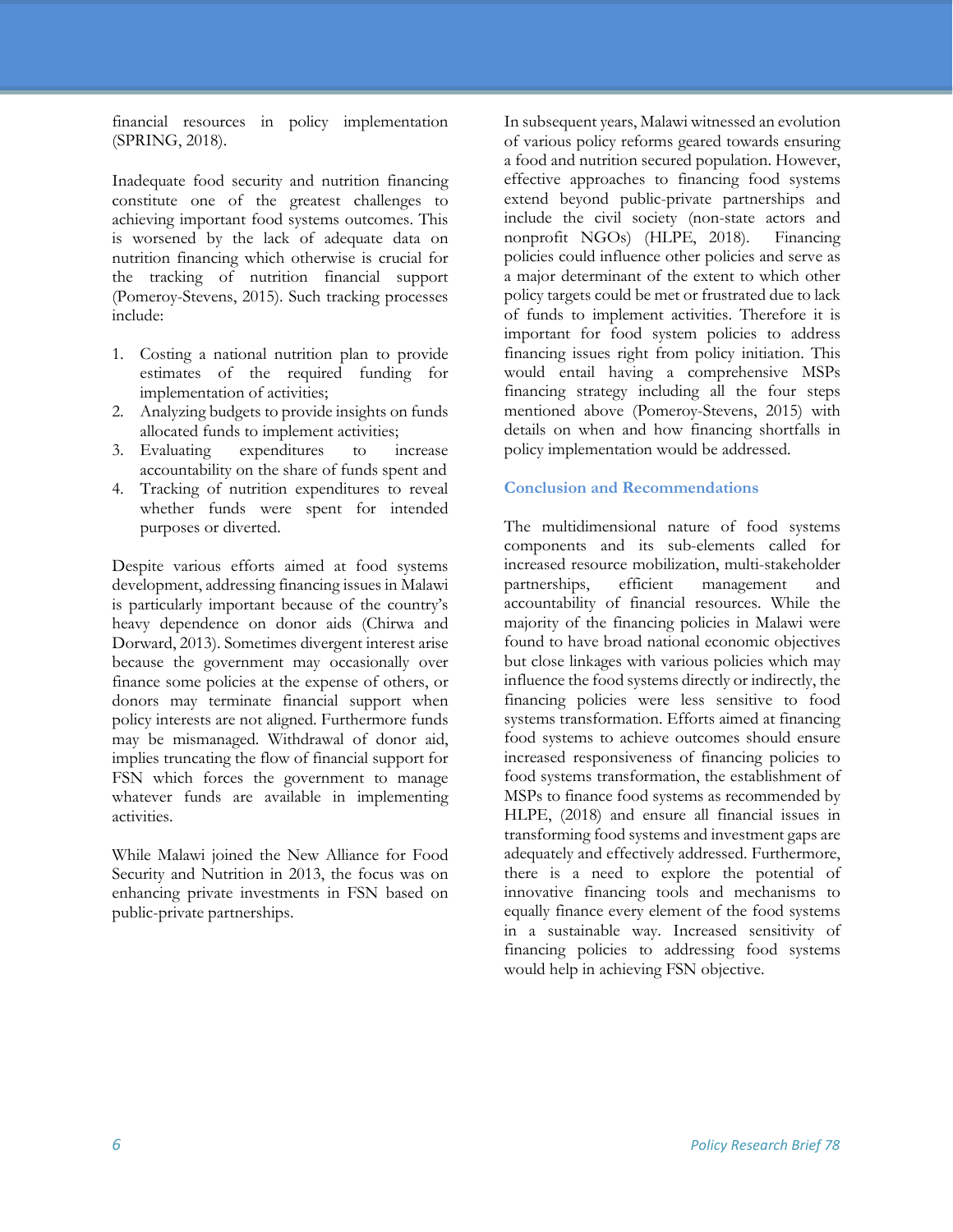#### **Costing**

**1**

**2**



Serves as a first step in understanding overall resources required to achieve food security and nutrition in a country

Without costing policy interventions aimed at food systems transformation, MSPs cannot mobilize resources & advocate for funds.

#### **Budget Analysis (Funds planned to be spent in policy implementation)**

- Estimate funding allocated to implement food security and nutrition activities
- Provides insight into budgeting for food security and nutrition within ministerial budget line-items.

Without a budget analysis, the implementation of activities and targets will be frustrated and difficult to accomplish.

#### **Fig 1: Steps to track financial support for food systems Transformation** Source: Adapted from Pomeroy-Stevens et al. (2017)

### **Expenditure Analysis (Actual funds spent in policy implementation)**

**3**

**4**

- Estimate what percentage of allocated funds was actually spent.
- Suggest where capacity to implement food security and nutrition interventions and track expenditures may need to be strengthened.

Without an expenditure analysis, MSPs cannot mobilize resources to fill the investment gaps in transforming food systems to achieve outcomes.

# **Expenditure Tracking**

- Helps to determine why funds did not reach their intended destination.
- Tools like the World Bank's Public Expenditure tracking surveys (PETS) can do this type of analysis.

Without tracking expenditures, MSPs cannot improve financing food systems.